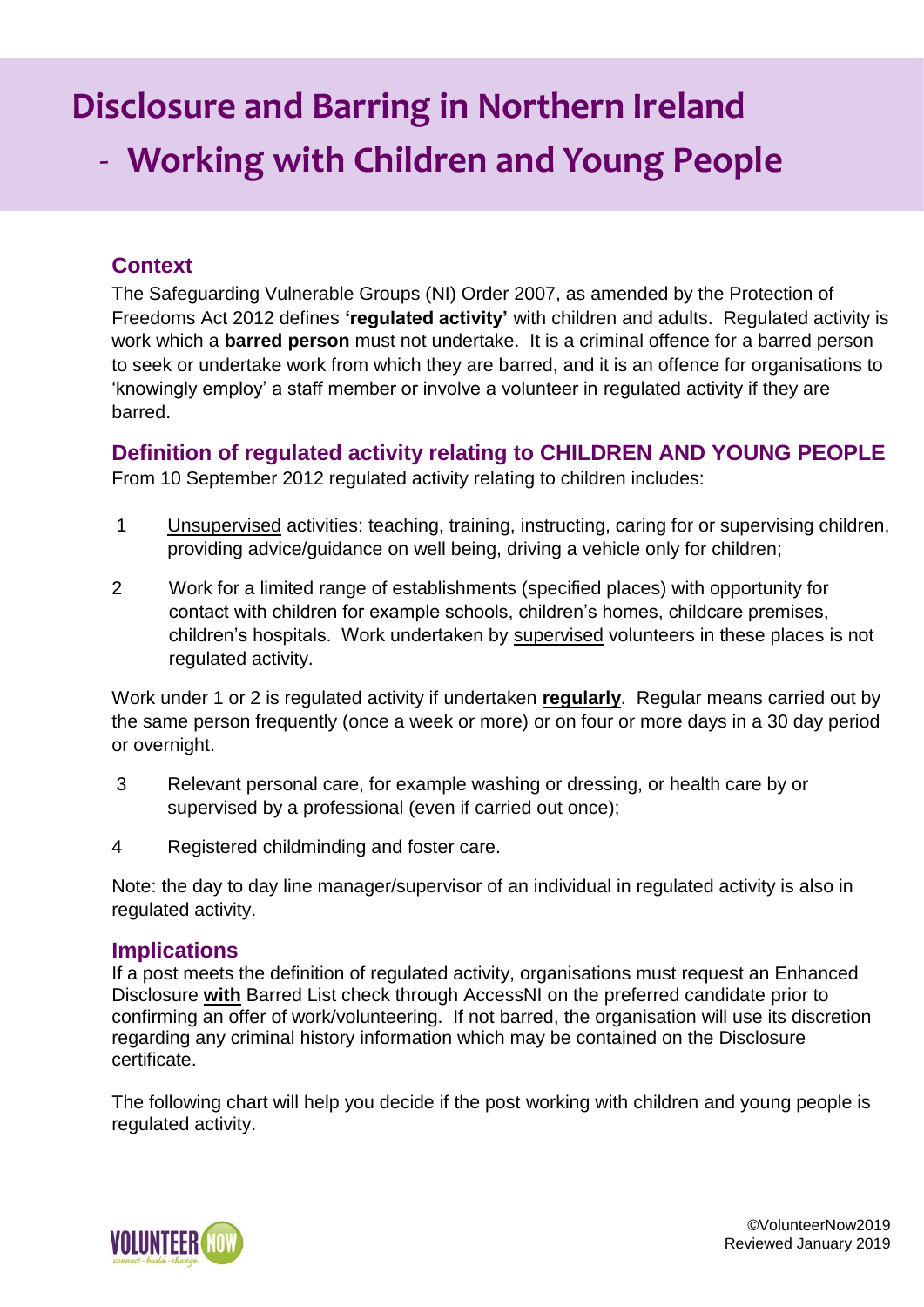# **Regulated Activity (children)** Some questions to consider

Strand 1: Unsupervised activities: teaching, training, instructing, caring for or supervising children, or providing advice/ quidance on well-being, or driving a vehicle only for children.



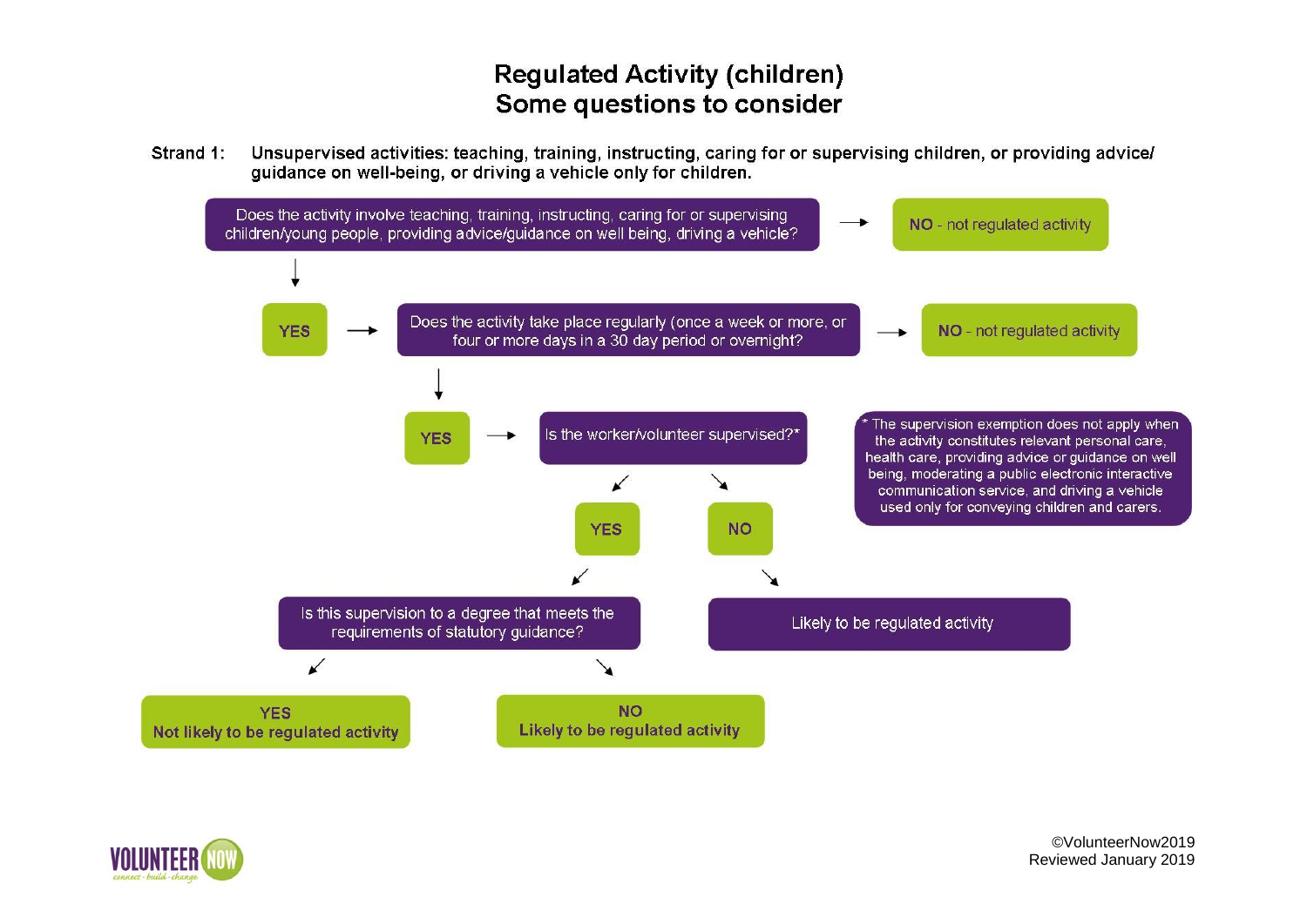Work for a limited range of establishments ('specified places'), with opportunity for contact: e.g. schools, Strand 2: children's homes, childcare premises, a children's hospital but not work by supervised volunteers in those places.



*For full details of the scope of regulated activity in relation to children please see factual note from HM government at Appendix 1.* 

See also *Disclosure and Barring in Northern Ireland - Working with Adults*

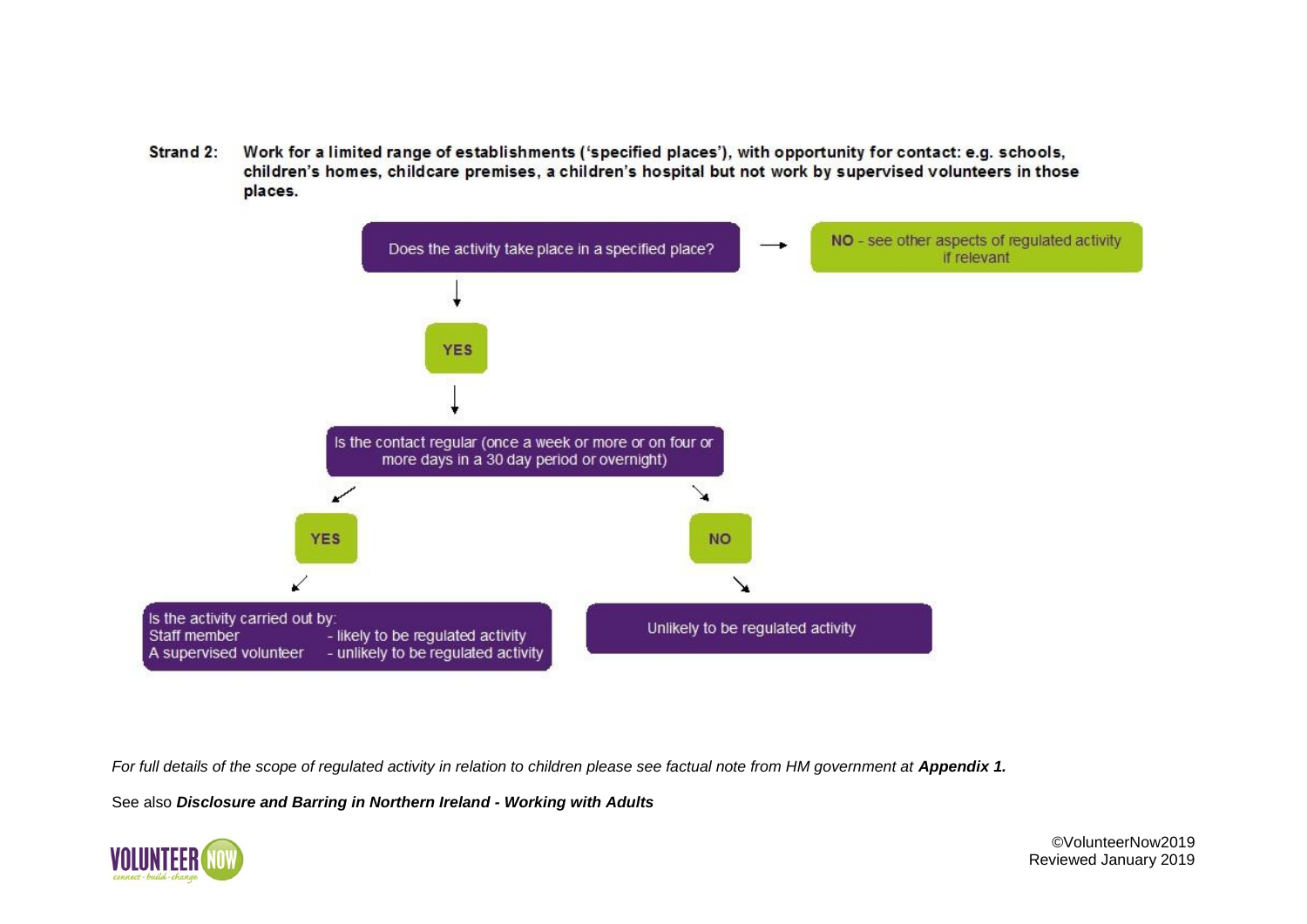# **Supervised Activity with Children and Young People – A guide to good practice**

Contained within the new definition of regulated activity with children is the concept of supervision. Posts which are supervised to the level described by Government in the document, "Statutory guidance: Regulated Activity (children) – supervision of activity with children which is regulated activity when unsupervised"<sup>1</sup>, are now outside the scope of regulated activity and are therefore ineligible for an Enhanced Disclosure with Barred list check. However, it remains possible to obtain Enhanced Disclosures (without Barred list) checks on supervised posts and other posts which would have been in regulated activity prior to 10 September 2012. It is acknowledged that only a limited number of volunteering posts will be supervised to the level required by the Government quidance.

#### **1. How will organisations decide if a post is unsupervised or supervised?**

When an organisation decides to supervise a person with the aim that the supervised work will not be regulated activity the law makes three main points:

- there must be supervision by a person who is in regulated activity;
- the supervision must be regular and day to day; and
- the supervision must be "reasonable" in all the circumstances to ensure the protection of children.

#### **2. How might the statutory guidance on supervised activity be interpreted?**

All organisations must have regard to the statutory guidance referenced in this guidance, and may wish to consider the points below in relation to supervision issues in the voluntary and community sector. The introduction of the term "supervision" is intended to give local managers and supervisors the flexibility to determine what is reasonable and regular for their circumstances. The precise nature and level of supervision will vary from case to case, good practice guidance on the main legal points above include:

- Supervision of the individual is provided by a person in regulated activity in a more senior position than the individual. Peer to peer supervision does not mean the individual is in a formally supervised position.
- Supervision is regular and day to day, i.e. that supervision must take place "on a regular basis". This means that supervision must not, for example, be concentrated during the first few weeks of an activity and then tail off thereafter, becoming the exception rather than the rule. It must take place on an on-going basis, whether the worker has just started or has been doing the activity for some time. It must be consistent and on every occasion the individual is working/volunteering.
- Supervision must be reasonable in all the circumstances for the purposes of safeguarding children and young people. Organisations must consider whether they can implement a consistent level of supervision at all times to ensure that it would not impact on the safety and protection of children and young people in the care of the organisation if a Barred individual was in this "supervised" position**.**

<sup>1</sup> <http://media.education.gov.uk/assets/files/pdf/s/supervision%20guidance%20revised%20sos%20sept%202012.pdf>

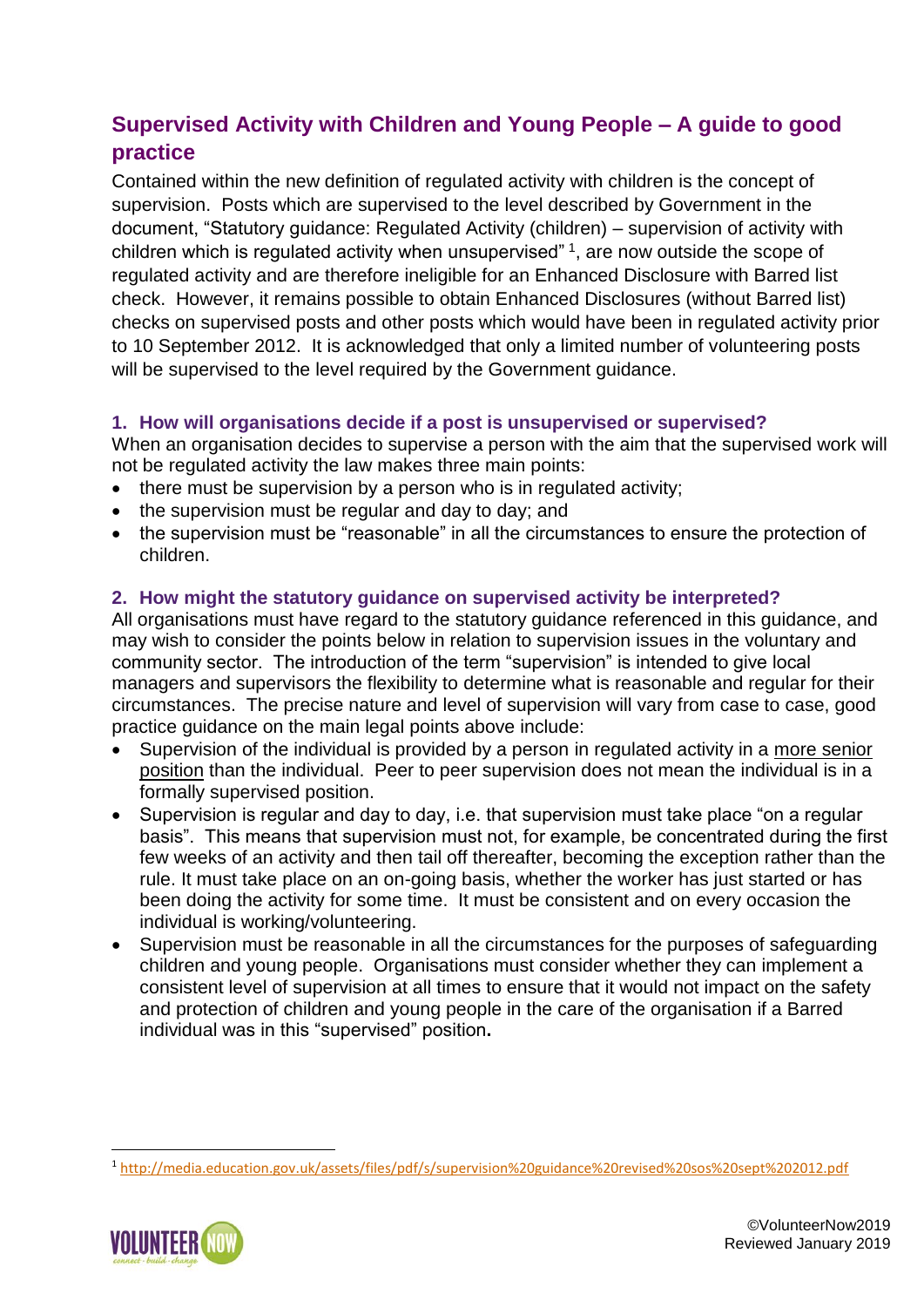#### **3. Additional notes:**

Organisations may also wish to consider the following:

- the 'supervision' or monitoring of workers on a day to day basis is in addition to any formal support and supervision processes that are in place as part of the effective management of staff and volunteers. If this is not the case the post does not meet the supervision exemption and must be treated as a regulated activity;
- supervision is constant during all activities;
- the location of the activity can facilitate robust supervision of the worker (for example one senior worker responsible for 4 youth workers in separate rooms in a community centre would not constitute constant supervision therefore the 4 workers and the senior youth worker would all be in regulated activity);
- the level of supervision in place adequately protects children in the event of unforeseen or unexpected events;
- good safeguarding practice is observed. This is essential, regardless of the information obtained through a pre-employment vetting check. Organisations should ensure that they have a safeguarding children and young people policy which meets the minimum standards of good practice in ['Getting It Right'](http://www.volunteernow.co.uk/publications/?category=7&type=0&Search.x=26&Search.y=12) (as endorsed by DHSSPS) and are maintaining the highest level of policy implementation.

#### **4. Some examples to consider:**

#### **After Schools Assistant**

After schools assistants will work closely with other staff and volunteers to provide a fun environment for children from the local community to interact and play. Volunteers will help with setting out games, playing with and supervising the children. The commitment is one afternoon per week.

• This role is unlikely to meet the definition of regulated activity if the volunteer is supervised during each session by a more senior worker who is in regulated activity and both the worker and volunteer are always in the same room.

#### **Youth Worker**

Volunteers give very valuable support each week to youth workers in the provision of educational and fun activities for children in a local Junior Youth Club. Volunteers also enjoy helping with outings and special events.

• This role is unlikely to meet the definition of regulated activity if the volunteer is supervised during each session by a more senior youth worker who is in regulated activity and both the worker and volunteer are always in the same room.

#### **Community Support Volunteers**

Community Support Volunteers help children with learning disabilities to get involved in their local community. The role may include sharing a hobby or interest, learning a new skill, shopping, going to the cinema, enjoying sports or chatting over a coffee. The role will be undertaken once a week.

• This role is likely to meet the definition of regulated activity as the volunteer is caring for or supervising a child (under 18 years), it is unsupervised activity and is undertaken regularly.

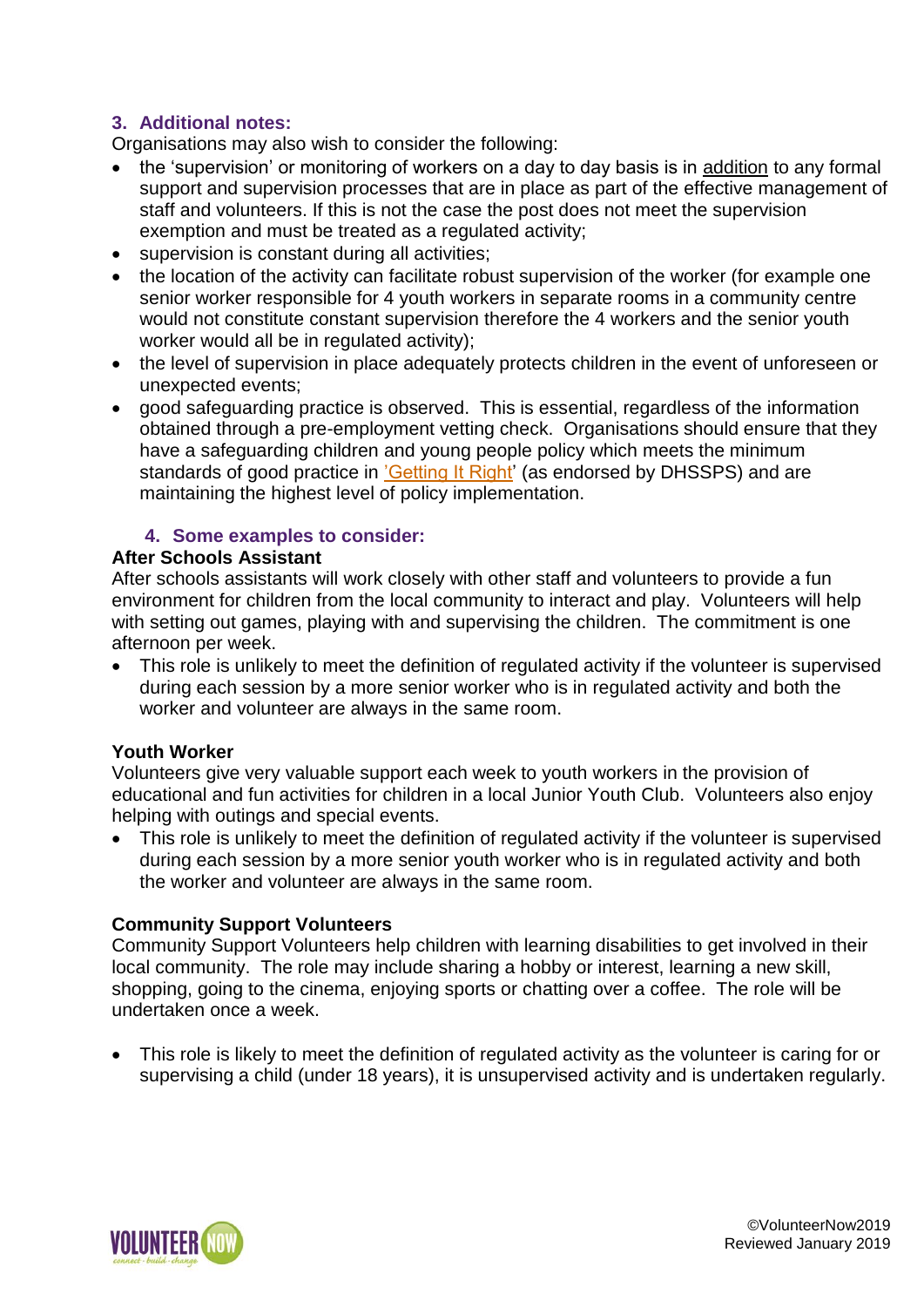# **Useful links and contacts:**

#### **Department of Health, Social Services and Public Safety**

[www.dhsspsni.gov.uk](http://www.dhsspsni.gov.uk/)

#### **Disclosure and Barring Service**

[www.gov.uk/government/organisations/disclosure-and-barring-service](https://www.gov.uk/government/organisations/disclosure-and-barring-service) 

#### **AccessNI**

[www.nidirect.gov.uk/accessni](http://www.nidirect.gov.uk/accessni)

#### **Volunteer Now**

[www.volunteernow.co.uk](http://www.volunteernow.co.uk/)

[info@volunteernow.co.uk](mailto:info@volunteernow.co.uk)

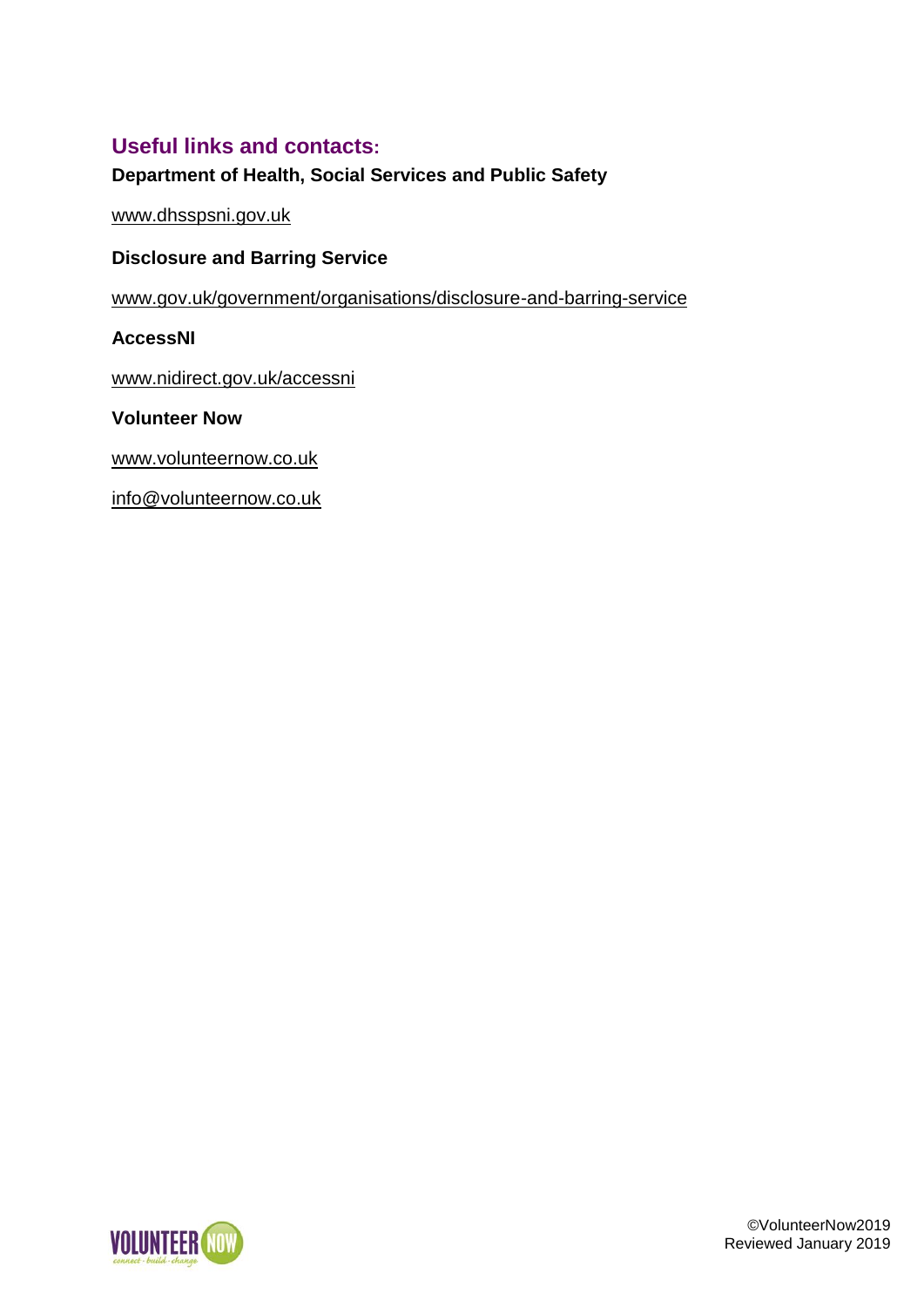# **Appendix 1**

#### **Regulated Activity in Relation to Children: Scope**

#### Factual note by HM Government

Regulated activity is work that a barred person must not do. This note provides information on the scope of Regulated Activity in relation to children, defined in the Safeguarding Vulnerable Groups (SVG) Act 2006 and the Safeguarding Vulnerable Groups (Northern Ireland) Order 2007, both as amended (in particular by, respectively, section 64 and Schedule 7, Protection of Freedoms Act 2012). This note is about the law in England and Wales, and in Northern Ireland.

This note comprises (I) a short summary, and (II) a full description.

Regulated activity still excludes family arrangements; and personal, non-commercial arrangements.

#### **(I) Summary**

The new definition of regulated activity (i.e. work that a barred person must not do) in relation to children comprises, in summary:

(i) unsupervised activities: teach, train, instruct, care for or supervise children, or provide advice/ guidance on well-being, or drive a vehicle only for children;

(ii) work for a limited range of establishments ('specified places'), with opportunity for contact: e.g. schools, children's homes, childcare premises. Not work by supervised volunteers;

Work under (i) or (ii) is regulated activity only if done regularly: "regularly" is defined in detail on the following pages under items (a) to (f).

HM Government is publishing statutory guidance on supervision of activity that would be regulated activity if unsupervised.

(iii) relevant personal care, e.g. washing or dressing; or health care by or supervised by a professional;

(iv) registered childminding; and foster-carers.

A full detailed description of the above scope follows below.

#### **(II) Full description of scope**

**Part 1: Regulated Activity for children – Activities Part 2: Regulated Activity for children – Establishments**

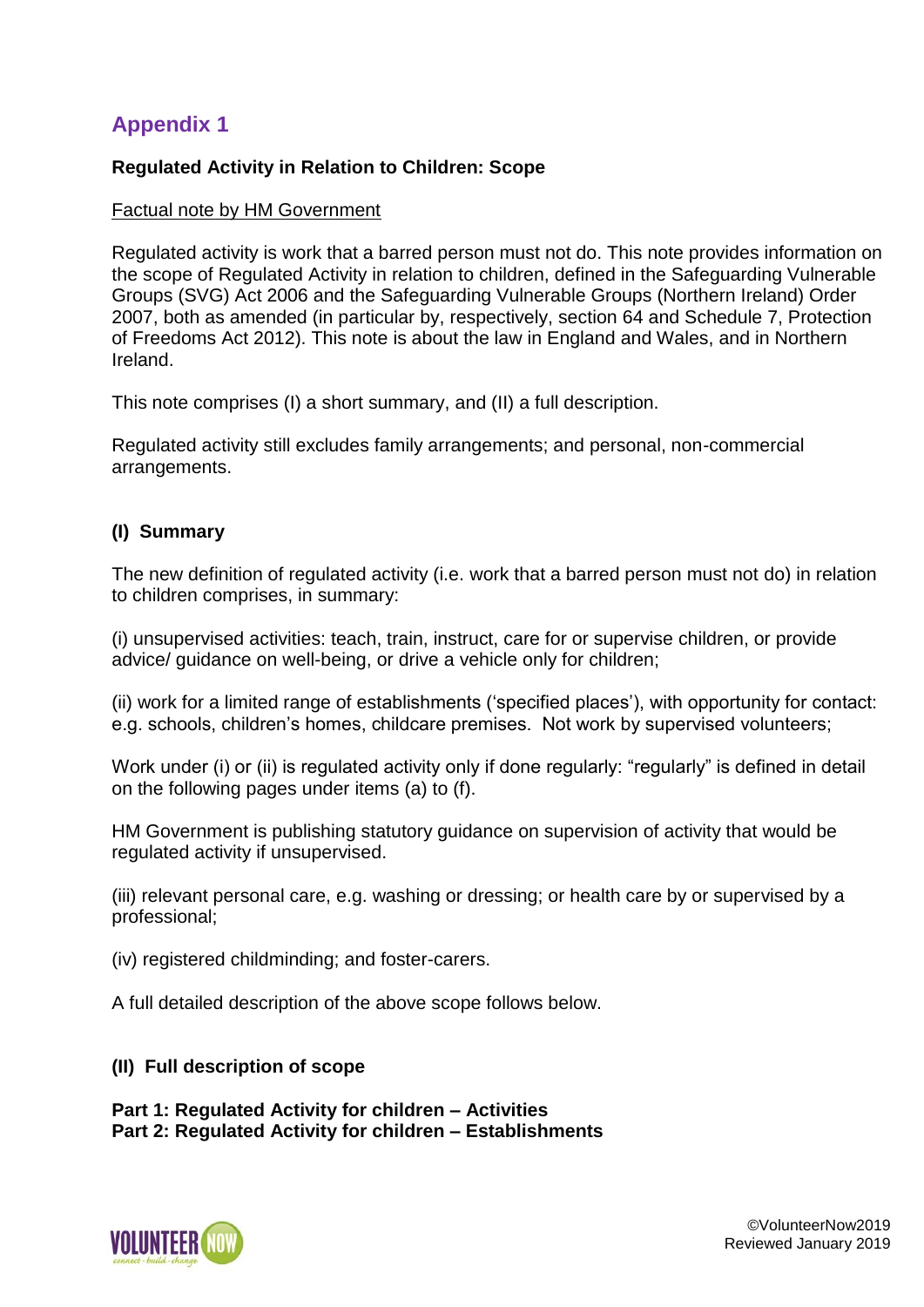#### **Part 1: Regulated Activity in relation to children - Activities**

The activities in the left-hand column are regulated activity in relation to children, subject to:

- exceptions in the right-hand column;
- different provisions for "establishments" (specified places) in Part 2 below.

Do not read the left-hand column in isolation from the right-hand column or from Part 2.

In the right-hand column:

- "new" exceptions are those in the 2012 Act;
- "existing" exceptions are already in the 2006 Act or 2007 Order as amended before the 2012 Act, or in secondary legislation under it.

| <b>Activity</b>            | <b>Exceptions – not Regulated Activity</b>                                                                                                                                                                |
|----------------------------|-----------------------------------------------------------------------------------------------------------------------------------------------------------------------------------------------------------|
| All of regulated activity. | Activity by a person in a group assisting<br>or acting on behalf of, or under direction<br>of, another person engaging in regulated<br>activity in relation to children. This is the<br>"peer exemption". |

| In para $2(1)$ of Schedule $4$ <sup>1</sup> :                                                                                                                                                                                                                                                                                                                   |                                                                                                                                                                                                                                                  |
|-----------------------------------------------------------------------------------------------------------------------------------------------------------------------------------------------------------------------------------------------------------------------------------------------------------------------------------------------------------------|--------------------------------------------------------------------------------------------------------------------------------------------------------------------------------------------------------------------------------------------------|
| (a) Teaching, training or instruction of<br>children, carried out by the same person<br>frequently (once a week or more often),<br>or on 4 or more days in a 30-day period,                                                                                                                                                                                     | New:<br>Supervised activity - under<br>reasonable day to day supervision by<br>another person engaging in regulated                                                                                                                              |
| or overnight*.<br>Day to day management or supervision<br>on a regular basis of a person providing<br>this activity which would be regulated if<br>unsupervised. Para 1(15 <sup>2</sup> ).<br><i>*Sources:</i><br>- once a week: guidance, March 2010,<br>Annex B, page 70 para B.12;<br>- four or more days/overnight: Schedule<br>4, para $10(1)$ as amended. | activity. Para 2(3A).<br>Existing:<br>Activity relating to a child in the<br>course of his employment, not by a<br>person for whom arrangements exist<br>principally for that purpose.<br>Activity merely incidental to activity<br>with adults. |



\_\_\_\_\_\_\_\_\_\_\_\_\_\_\_\_\_\_\_\_\_\_\_\_\_\_\_\_\_\_\_\_\_\_\_\_\_\_\_\_\_\_\_\_\_ References to "Schedule 4" should be read as "Schedule 2" in the Safeguarding Vulnerable Groups (Northern Ireland) Order 2007 (SVG Order). <sup>2</sup> Para 1(13) in the SVG Order.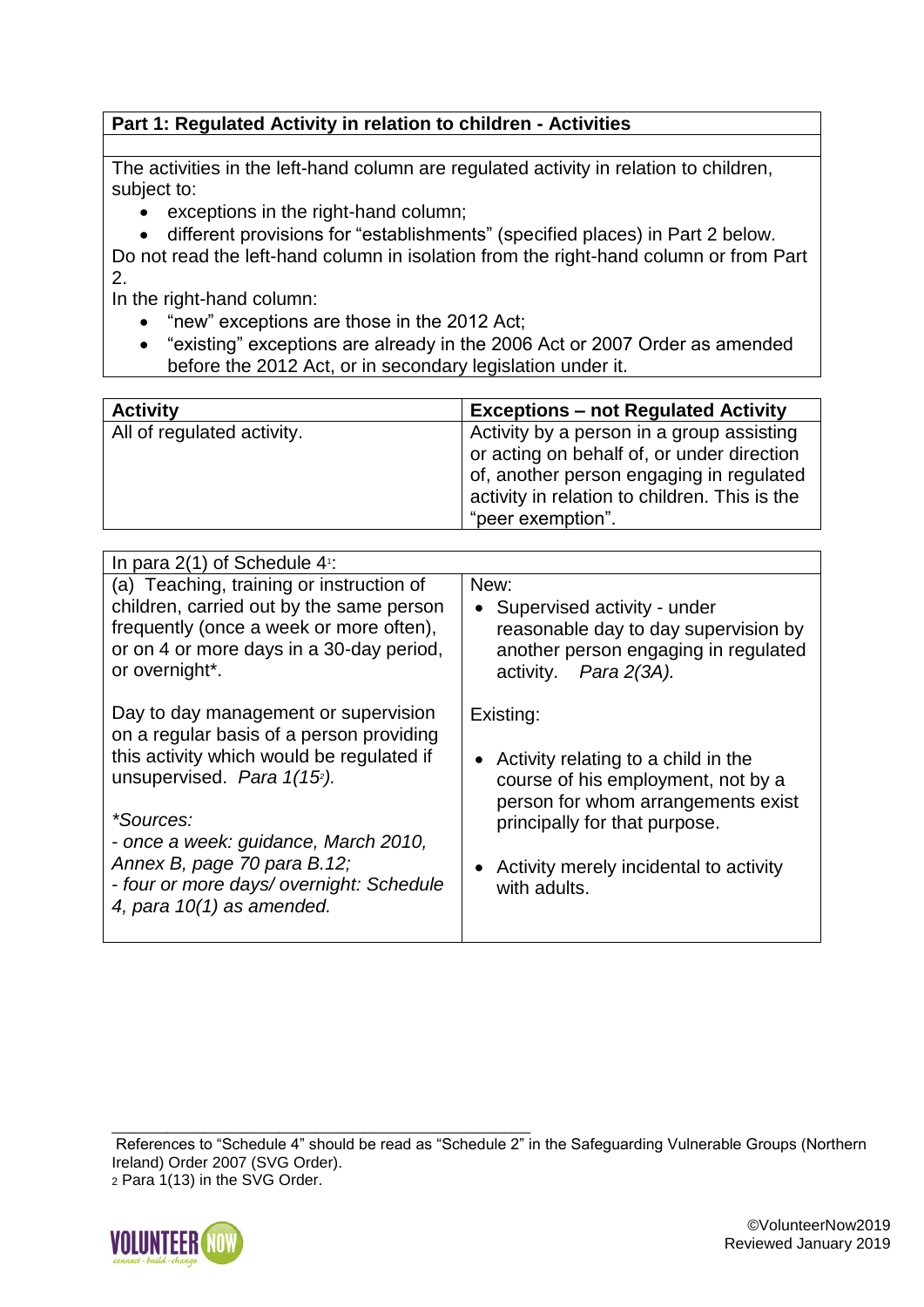| <b>Activity</b>                                                                                                                                                                                                                                                                                                                                                                                                                                                                                                        | <b>Exceptions - not Regulated Activity</b>                                                                                                                                                                                                                                                                                                                                        |
|------------------------------------------------------------------------------------------------------------------------------------------------------------------------------------------------------------------------------------------------------------------------------------------------------------------------------------------------------------------------------------------------------------------------------------------------------------------------------------------------------------------------|-----------------------------------------------------------------------------------------------------------------------------------------------------------------------------------------------------------------------------------------------------------------------------------------------------------------------------------------------------------------------------------|
| (b) Care or supervision of children if<br>carried out by the same person<br>frequently (once a week or more often),<br>or on 4 or more days in a 30-day period<br>or overnight.<br>See rows (i) to (iii) below re types of<br>care.<br>Day to day management or supervision<br>on a regular basis of a person providing<br>this activity which would be regulated if<br>unsupervised.                                                                                                                                  | New:<br>Supervised activity - under<br>$\bullet$<br>reasonable day to day supervision by<br>another person engaging in regulated<br>activity. Para 2(3B)(b).<br>Existing:<br>Activity relating to a child in course of<br>his employment, not by person for<br>whom arrangements exist principally<br>for that purpose.<br>Activity merely incidental to activity<br>with adults. |
| Particular types of care within (b) above, which apply to any child, even if done only<br>once: (i) to (ii) below.                                                                                                                                                                                                                                                                                                                                                                                                     |                                                                                                                                                                                                                                                                                                                                                                                   |
| (i) Relevant personal care. Para 1(1B):<br>(a) physical help in connection with<br>eating or drinking, for reasons of illness<br>or disability;<br>(b) physical help for reasons of age,<br>illness, or disability, in connection with:<br>(i) toileting (including re menstruation);<br>(ii-iii) washing, bathing, or dressing;<br>(c)-(d) prompting with supervision, in<br>relation to (a)-(b), where the child is<br>otherwise unable to decide;<br>(e)-(f) other training or advice in relation<br>to $(a)-(b)$ . |                                                                                                                                                                                                                                                                                                                                                                                   |
| (ii) Health care. Para $1(1C)$ :<br>All forms of health care relating to<br>physical or mental health including<br>palliative care and procedures similar to<br>medical or surgical care.                                                                                                                                                                                                                                                                                                                              | New:<br>Health care not by, or directed or<br>supervised by, a health care<br>professional*. Para 2(3B)(a).<br>*Defined by reference to regulatory<br>bodies. Para 1(1C).                                                                                                                                                                                                         |
| (c) Advice or guidance provided wholly<br>or mainly for children relating to their<br>physical, emotional or educational<br>wellbeing if carried out by the same<br>person frequently (once a week or more<br>often), or on 4 or more days in a 30-day<br>period or overnight.                                                                                                                                                                                                                                         | New:<br>• Legal advice. Para 2(3C);<br>Existing:<br>Activity relating to a child in course of<br>his employment, not by person for<br>whom arrangements exist principally<br>for that purpose.                                                                                                                                                                                    |

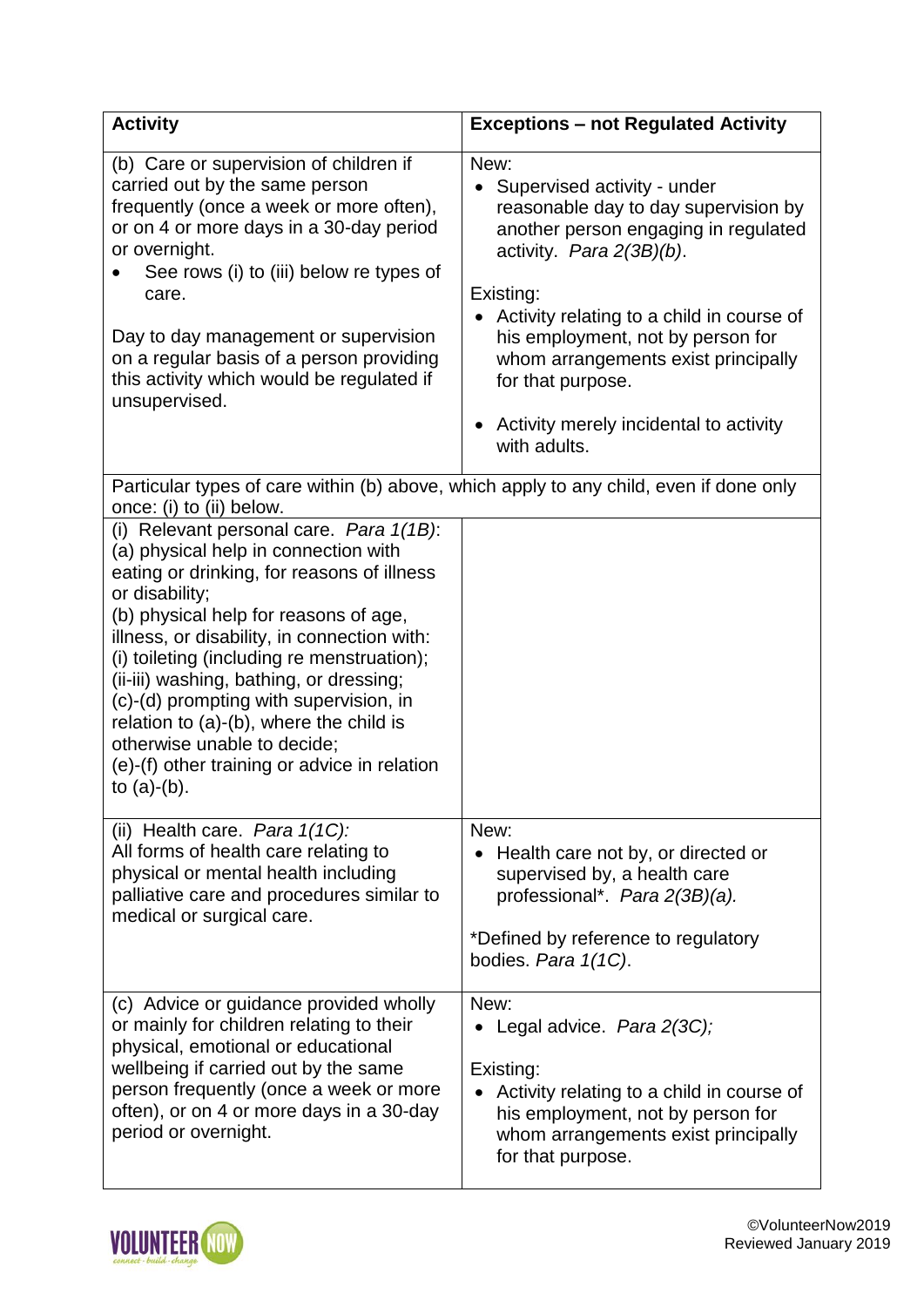| (a), (b) & (c): Definition of "overnight":    |  |
|-----------------------------------------------|--|
| In relation to teaching, training or          |  |
| instruction; care or supervision; or advice   |  |
| or guidance, it is also regulated activity if |  |
| carried out (even once) at any time           |  |
| between 2am and 6am and with an               |  |
| opportunity for face-to-face contact with     |  |
| children. Schedule 4, Para 10(2).             |  |

| <b>Activity</b>                                                                                                                                                                                                                                                                                      | <b>Exceptions - not Regulated Activity</b>                                                                                                                                                                                                                           |
|------------------------------------------------------------------------------------------------------------------------------------------------------------------------------------------------------------------------------------------------------------------------------------------------------|----------------------------------------------------------------------------------------------------------------------------------------------------------------------------------------------------------------------------------------------------------------------|
| Former category (d), treatment or therapy, is now replaced by "health care"<br>provisions.                                                                                                                                                                                                           |                                                                                                                                                                                                                                                                      |
| (e) Moderating a public electronic<br>interactive communication service likely<br>to be used wholly or mainly by children,<br>carried out by the same person<br>frequently (once a week or more often),<br>or on 4 or more days in a 30-day period.                                                  | Existing:<br>Activity by a person who does not<br>have access to the content of the<br>matter, or contact with users.                                                                                                                                                |
| (f) Driving a vehicle being used only for<br>conveying children and carers or<br>supervisors under arrangements as<br>prescribed*, carried out by the same<br>person frequently (once a week or more<br>often), or on 4 or more days in a 30-day<br>period. *Prescribed by SI 2009-1548 <sup>3</sup> |                                                                                                                                                                                                                                                                      |
| In para 1 of schedule 4:                                                                                                                                                                                                                                                                             |                                                                                                                                                                                                                                                                      |
| (3) Early years or later years<br>childminding* with a requirement to<br>register, or voluntary registration, under<br>Childcare Act 2006 <sup>4</sup>                                                                                                                                               |                                                                                                                                                                                                                                                                      |
| *That is: on domestic premises, for<br>reward; as opposed to "childcare<br>premises", part 2 below.                                                                                                                                                                                                  |                                                                                                                                                                                                                                                                      |
| (5) Fostering** a child.<br>**Defined at section 53 <sup>s</sup>                                                                                                                                                                                                                                     | Existing:<br>• Care arranged by family members<br>and not for reward is not regulated<br>activity. Section $53(^{*})^6$ .<br>Local Authority can foster child with<br>barred person who is, or lives with, a<br>relative of the child. SI 2009-1797, Art<br>$3(2)$ . |

3 In Northern Ireland: Statutory Rule S.R. 2009/306.

4 In Northern Ireland: requirement to register is provided for under Children (Northern Ireland) Order 1995.

5 In Northern Ireland: Article 55, SVG Order 2007.

6 In Northern Ireland: family or personal relationships are exempt under Article 3, SVG Order 2007.

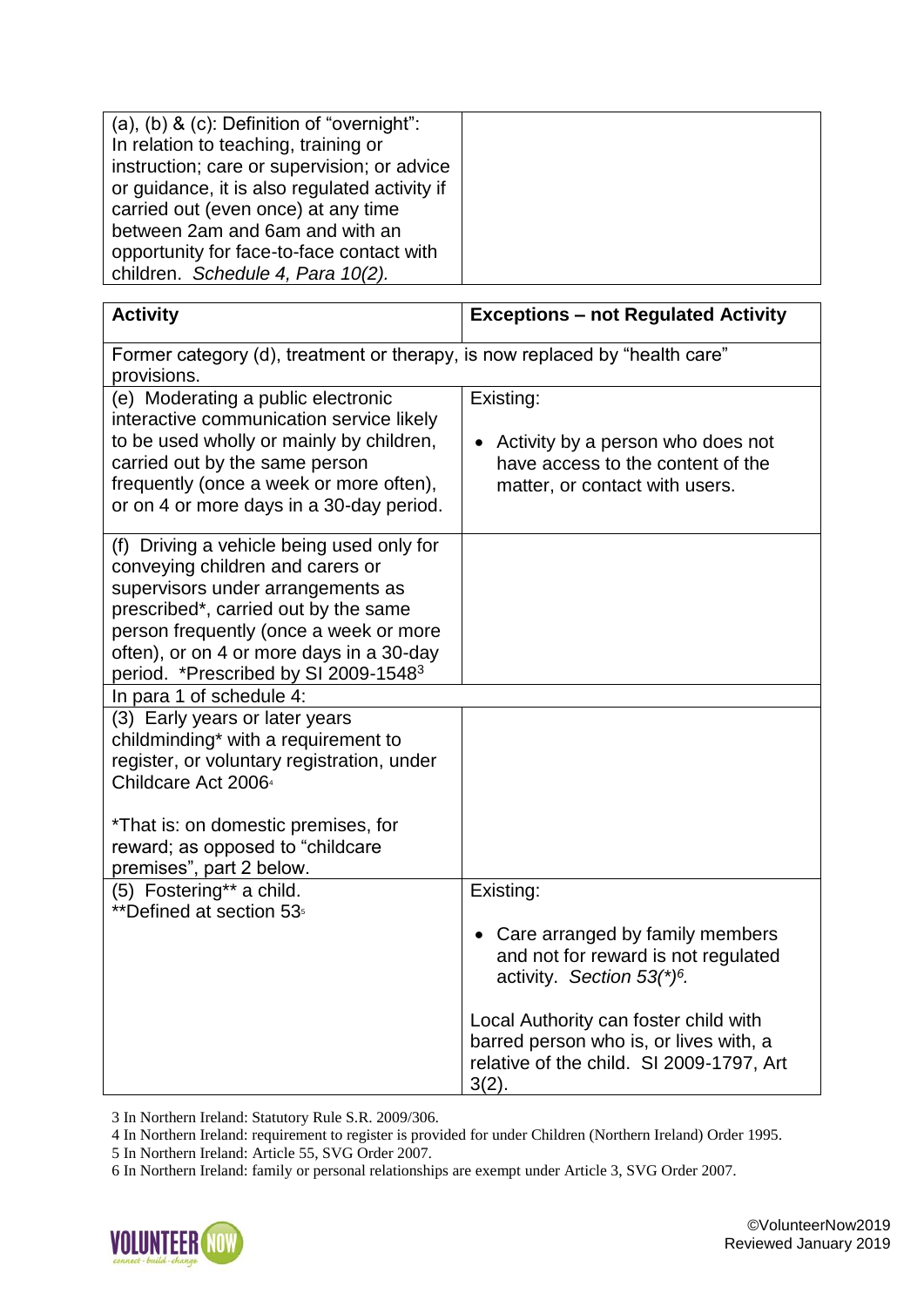| <b>Activity</b>                                                                                                                                                                                                                                                                                                                                                                                                                                                                                                                                                                                                                                                                                                    | <b>Exceptions - not Regulated Activity</b> |
|--------------------------------------------------------------------------------------------------------------------------------------------------------------------------------------------------------------------------------------------------------------------------------------------------------------------------------------------------------------------------------------------------------------------------------------------------------------------------------------------------------------------------------------------------------------------------------------------------------------------------------------------------------------------------------------------------------------------|--------------------------------------------|
| (6) & (9) to (13)***: Wales only:<br>child minding with requirement to<br>register under Children Act 1989<br>including activities that require<br>registration if child under eight;<br>functions of Children's Commissioner<br>for Wales and deputy;<br>inspection functions in relation to<br>education, training, childcare and<br>children's health or social care.<br>***In Northern Ireland: $(6)$ , $(6A)$ , $(7A)$ &<br>$(8)$ :<br><b>Guardians Ad Litem;</b><br>Controllers appointed under<br>$\bullet$<br>Mental Health (NI) Order 1986;<br><b>Inspection/ Registration functions</b><br>$\bullet$<br>in education, training, juvenile<br>justice, childcare, and children's<br>health or social care. |                                            |
| $(14)^7$<br>Day to day management on a<br>regular basis of a person providing a<br>regulated activity in Schedule 4,<br>paragraphs $1(1)$ or $(2)$ – that is, activity:<br>- at (a) to (f) above;<br>or<br>- in establishments in part 2 below;<br>and<br>$-$ (9C) or (11) in Wales only.                                                                                                                                                                                                                                                                                                                                                                                                                          |                                            |

7 In Northern Ireland: Para 12 of Schedule 2 in SVG Order 2007.

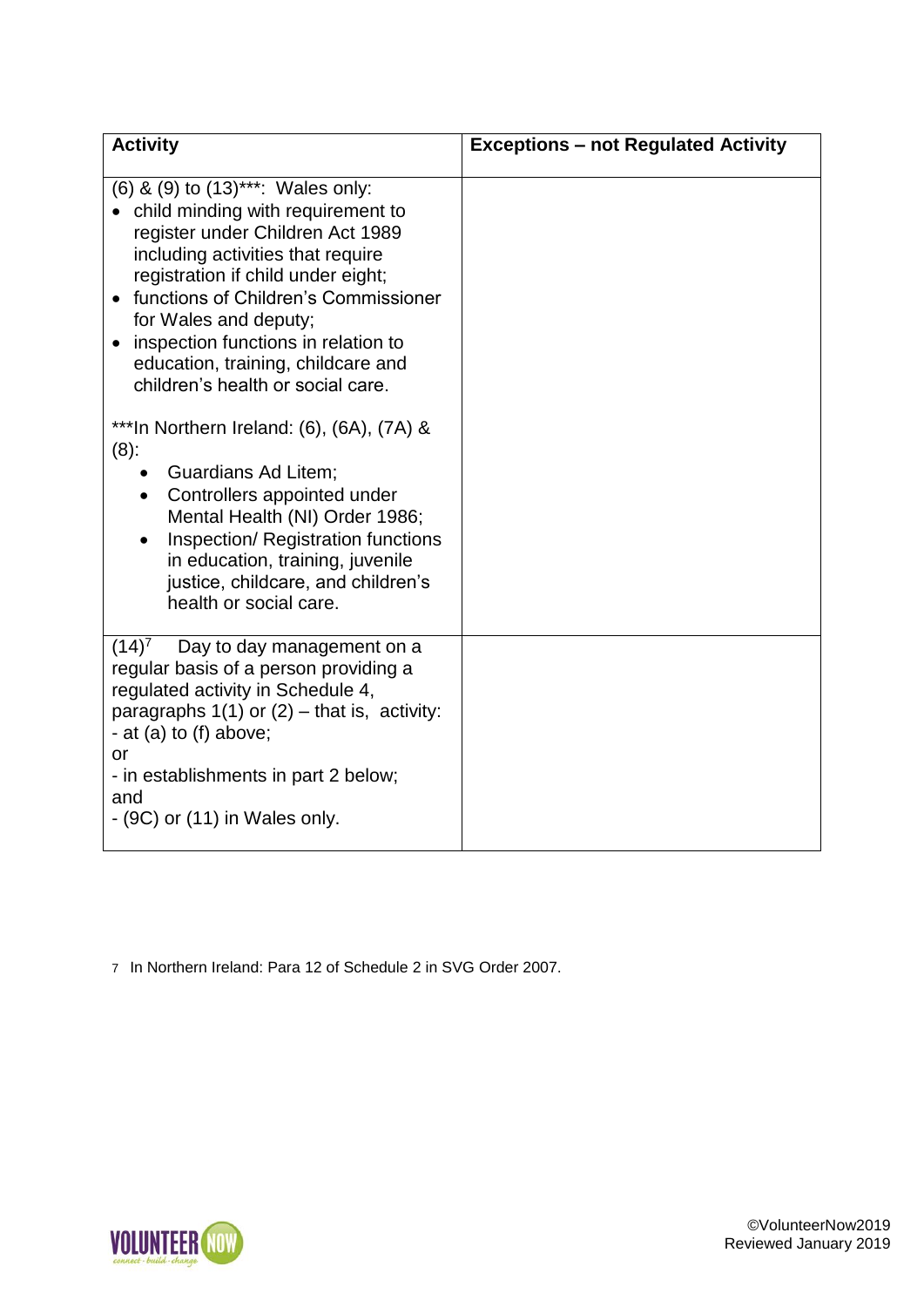#### **Part 2: Regulated Activity in relation to Children - Establishments**

An activity is regulated activity in relation to children if carried out (subject to exceptions below):

- in one of the following establishments;
- frequently (once a week or more often), or on 4 or more days in a 30-day period;
- by the same person, engaged in work for or in connection with the purposes of the establishment; and
- it gives the person the opportunity, in their work, to have contact with children. Day to day management or supervision on a regular basis of a person providing the above regulated activity for children is regulated activity for children.

| <b>Establishment</b>                                                                                                                                                                                                                                                                                                                                                                                                                                                                                                    | <b>Exceptions - not Regulated Activity</b>                                                                                                                                                                                                                                                                                                                                                                                                        |  |
|-------------------------------------------------------------------------------------------------------------------------------------------------------------------------------------------------------------------------------------------------------------------------------------------------------------------------------------------------------------------------------------------------------------------------------------------------------------------------------------------------------------------------|---------------------------------------------------------------------------------------------------------------------------------------------------------------------------------------------------------------------------------------------------------------------------------------------------------------------------------------------------------------------------------------------------------------------------------------------------|--|
| Schedule 4, para 3(1):                                                                                                                                                                                                                                                                                                                                                                                                                                                                                                  |                                                                                                                                                                                                                                                                                                                                                                                                                                                   |  |
| (a) schools (all or mainly full-time, for<br>children);<br>(aa) pupil referral units (also known as<br>Short Stay Schools) not falling within the<br>above;<br>(b) nursery schools;<br>(d) institutions for the detention of<br>children;<br>(e) & (f) children's homes;<br>(fa) children's centres in England;<br>(g) childcare premises (including                                                                                                                                                                    | New:<br>Activity by person contracted (or<br>$\bullet$<br>volunteering) to provide occasional or<br>temporary services (not teaching,<br>training or supervision of children).<br>Para 1(2A) & (2B)(a);<br>Volunteering, under day to day<br>$\bullet$<br>supervision of another person<br>engaging in regulated activity. Para 1<br>$(2B)(b)$ .                                                                                                  |  |
| nurseries).<br>Day to day management or supervision<br>on a regular basis of a volunteer activity<br>which would be regulated if<br>unsupervised. Para 1(15).                                                                                                                                                                                                                                                                                                                                                           | Existing:<br>Activity by a person in a group<br>assisting or acting on behalf of, or<br>under direction of another person<br>engaging in regulated activity;                                                                                                                                                                                                                                                                                      |  |
| In Northern Ireland (under Schedule 2,<br>Para 3(1) of the SVG Order):<br>(a) schools (all or mainly full-time, for<br>children);<br>(b) nursery schools;<br>(bb) Alternative Education Provision;<br>(c) a children's hospital;<br>(d) institutions for the detention of<br>children;<br>(e) children's homes;<br>(f) childcare premises.<br>In Northern Ireland: day to day<br>management or supervision on a regular<br>basis of a volunteer activity which would<br>be regulated if unsupervised. Para<br>$1(13)$ . | childcare premises which are the<br>$\bullet$<br>home of a parent etc. of at least one<br>child to whom the childcare or child<br>minding is provided;<br>for activity undertaken regularly in a<br>number of different establishments,<br>but only infrequently in each: each<br>establishment is only arranging the<br>activity infrequently, so each<br>establishment is not a regulated<br>activity provider in relation to that<br>activity. |  |

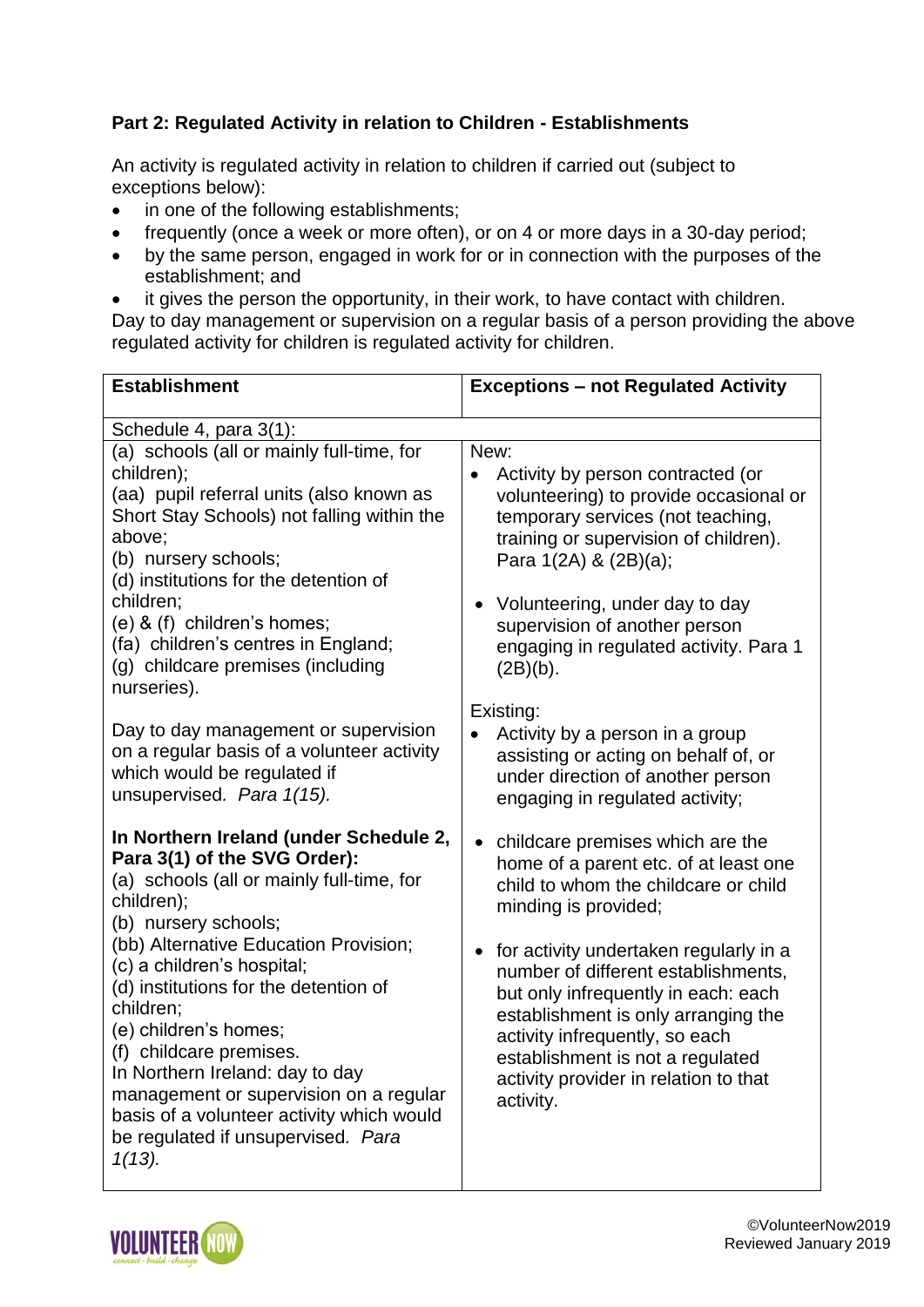Note: Categories for office holders ("Positions" - Para 1(9) and Para 4) and for Inspectorates in England (sub-paragraphs of Para 1) are removed. In Northern Ireland, categories for office holders ("Positions" – Para 1(7) and Para 4) are removed.

*Department for Education and Department of Health, Social Services and Public Safety (Northern Ireland), June 2012.*

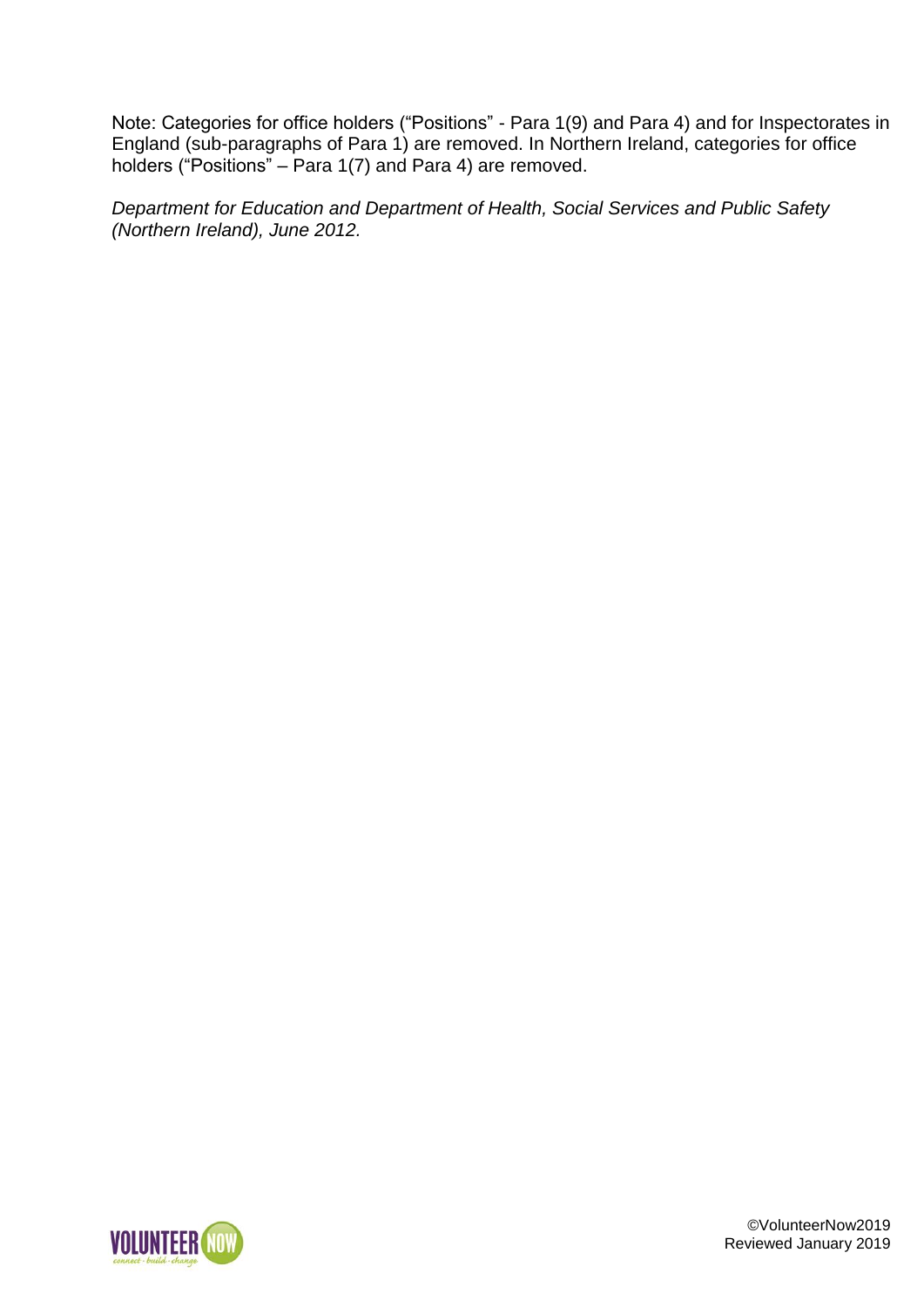# *Appendix 2*

# **Statutory guidance: Regulated Activity (children) - supervision of activity with children which is regulated activity when unsupervised**

1. This document fulfils the duty in legislation<sup>\*</sup> \*\* that the Secretary of State must publish statutory guidance on supervision of activity by workers with children, which when unsupervised is regulated activity. This guidance applies in England, Wales and Northern Ireland. It covers settings including but not limited to schools, childcare establishments, FE colleges, youth groups and sports clubs.

2. For too long child protection policy has been developed in haste and in response to individual tragedies, with the well-intentioned though misguided belief that every risk could be mitigated and every loophole closed. The pressure has been to prescribe and legislate more. This has led to public confusion, a fearful workforce and a dysfunctional culture of mistrust between children and adults. This Government is taking a different approach.

3. We start with a presumption of trust and confidence in those who work with children, and the good sense and judgment of their managers. This guidance applies when an organisation decides to supervise with the aim that the supervised work will not be regulated activity (when it would be, if not so supervised). In such a case, the law makes three main points:

• there must be supervision by a person who is in regulated activity\*\*\*

• the supervision must be regular and day to day; and ;

• the supervision must be "reasonable in all the circumstances to ensure the protection of children".

The organisation must have regard to this guidance. That gives local managers the flexibility to determine what is reasonable for their circumstances. While the precise nature and level of supervision will vary from case to case, guidance on the main legal points above is as follows.

4. Supervision by a person in regulated activity / regular and day to day: supervisors must be in regulated activity themselves\*\*\*\* supervision must take place "on a regular basis" means that supervision must not, for example, be concentrated during the first few weeks of an activity and then tail off thereafter, becoming the exception not the rule. It must take place on an ongoing basis, whether the worker has just started or has been doing the activity for some time.

5. Reasonable in the circumstances: within the statutory duty, the level of supervision may differ, depending on all the circumstances of a case. Organisations should consider the following factors in deciding the specific level of supervision the organisation will require in an individual case:

• ages of the children, including whether their ages differ widely;

• number of children that the individual is working with;

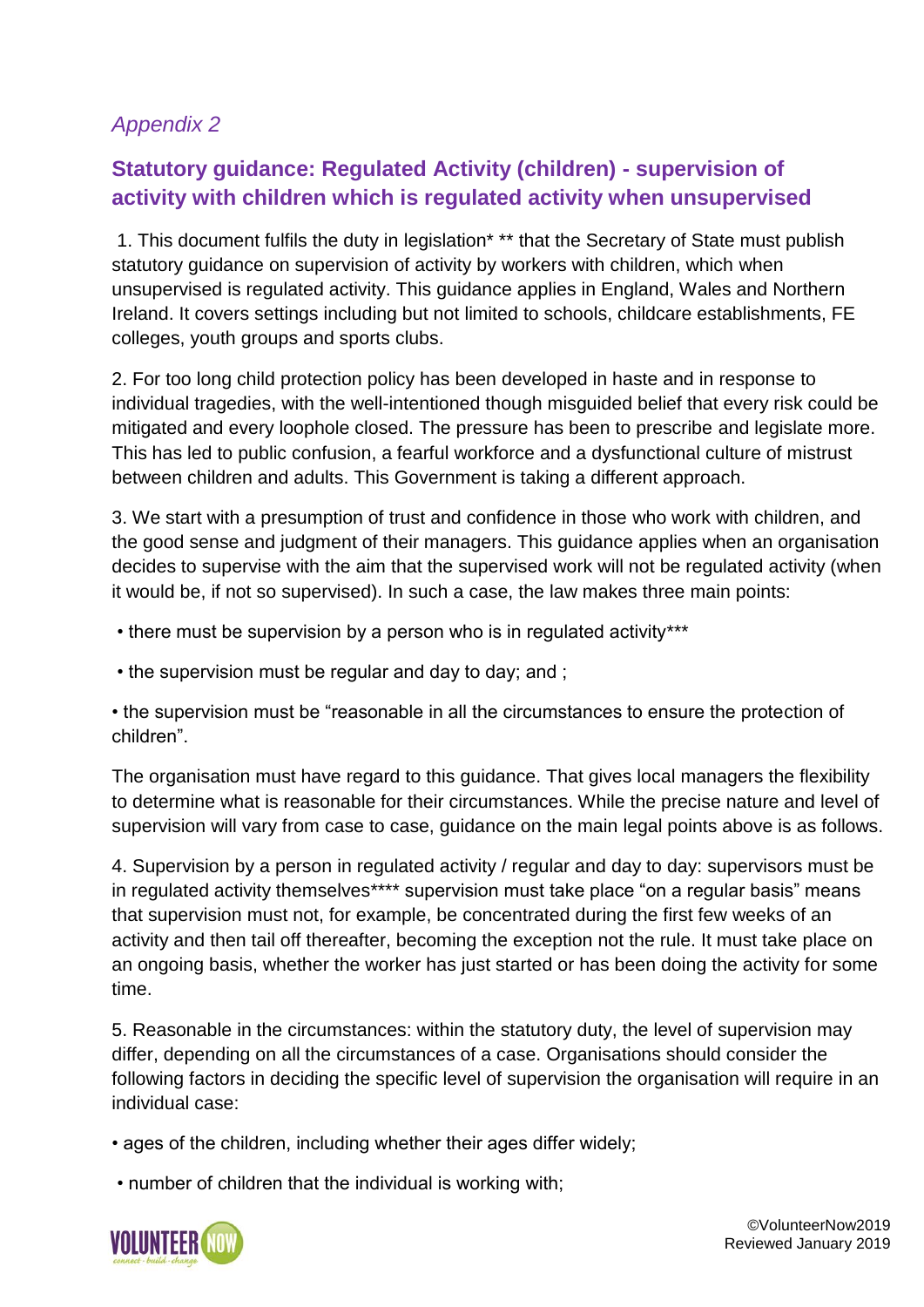• whether or not other workers are helping to look after the children;

• the nature of the individual's work (or, in a specified place such as a school, the individual's opportunity for contact with children);

• how vulnerable the children are (the more they are, the more an organisation might opt for workers to be in regulated activity);

• how many workers would be supervised by each supervising worker.

**5.** In law, an organisation will have no entitlement to do a barred list check on a worker who, because they are supervised, is not in regulated activity.

#### **EXAMPLES**

*Volunteer, in a specified place* Mr Jones, a new volunteer, helps children with reading at a local school for two mornings a week. Mr Jones is generally based in the classroom, in sight of the teacher. Sometimes Mr Jones takes some of the children to a separate room to listen to them reading, where Mr Jones is supervised by a paid classroom assistant, who is in that room most of the time. The teacher and classroom assistant are in regulated activity. The head teacher decides whether their supervision is such that Mr Jones is not in regulated activity.

*Volunteer, not in a specified place* Mr Wood, a new entrant volunteer, assists with the coaching of children at his local cricket club. The children are divided into small groups, with assistant coaches such as Mr Wood assigned to each group. The head coach oversees the coaching, spends time with each of the groups, and has sight of all the groups (and the assistant coaches) for most of the time. The head coach is in regulated activity. The club managers decide whether the coach's supervision is such that Mr Wood is not in regulated activity.

*Employee, not in a specified place* Mrs Shah starts as a paid activity assistant at a youth club. She helps to instruct a group of children, and is supervised by the youth club leader who is in regulated activity. The youth club managers decide whether the leader's supervision is such that Mrs Shah is not in regulated activity.

In each example, the organisation uses the following steps when deciding whether a new worker will be supervised to such a level that the new worker is not in regulated activity:

• consider whether the worker is doing work that, if unsupervised, would be regulated activity. If the worker is not, the remaining steps are unnecessary;

• consider whether the worker will be supervised by a person in regulated activity, and whether the supervision will be regular and day to day, bearing in mind paragraph 4 of this guidance;